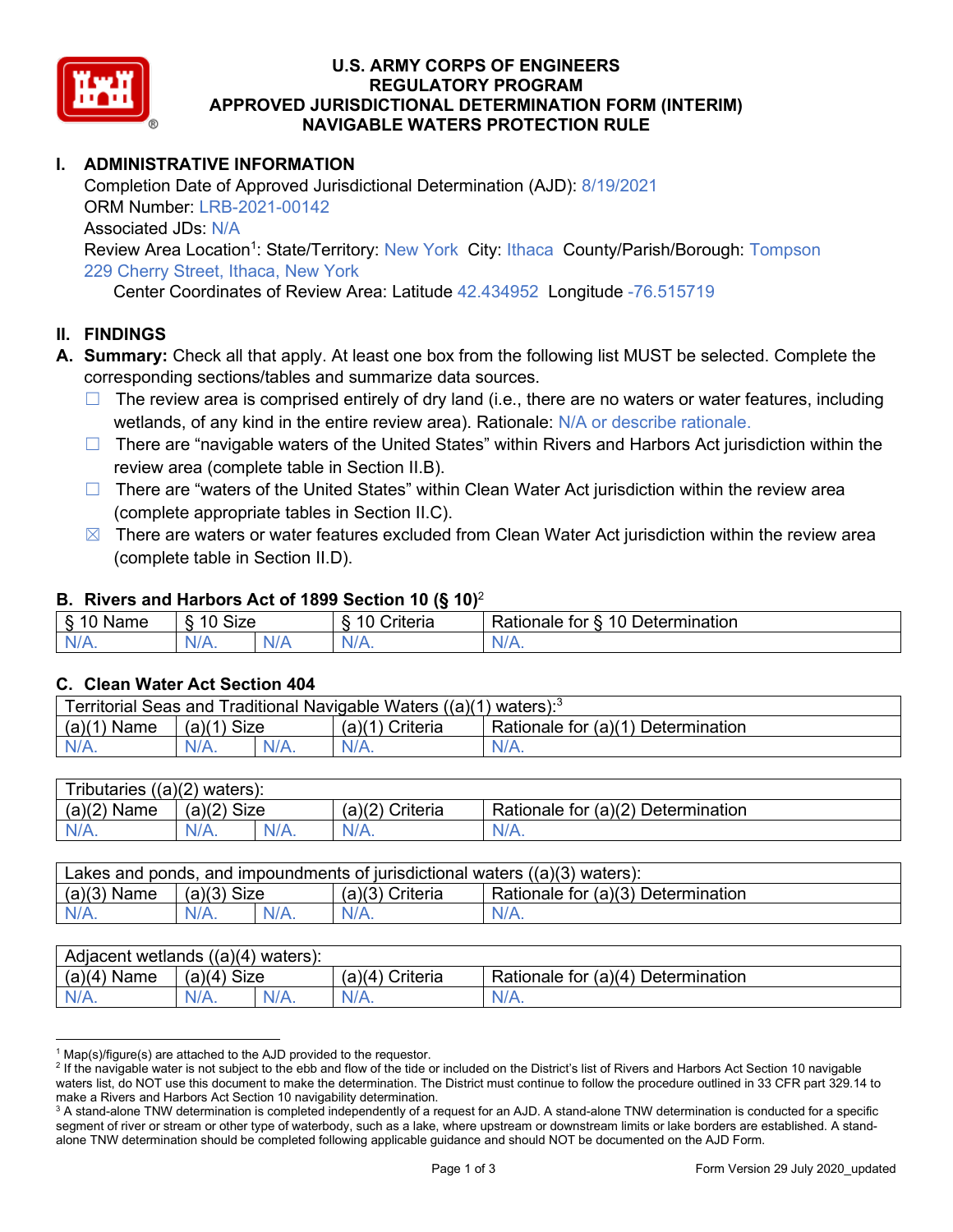

### **U.S. ARMY CORPS OF ENGINEERS REGULATORY PROGRAM APPROVED JURISDICTIONAL DETERMINATION FORM (INTERIM) NAVIGABLE WATERS PROTECTION RULE**

# **D. Excluded Waters or Features**

| Excluded waters $((b)(1) - (b)(12))$ : <sup>4</sup> |                     |                       |                                    |                                                                                                                                                                                                                                                                                                                                                                                                                            |  |
|-----------------------------------------------------|---------------------|-----------------------|------------------------------------|----------------------------------------------------------------------------------------------------------------------------------------------------------------------------------------------------------------------------------------------------------------------------------------------------------------------------------------------------------------------------------------------------------------------------|--|
| <b>Exclusion Name</b>                               |                     | <b>Exclusion Size</b> | Exclusion <sup>5</sup>             | Rationale for Exclusion Determination                                                                                                                                                                                                                                                                                                                                                                                      |  |
| <b>Wetland A-1 PEM</b><br><b>Wetland A-2 PSS</b>    | 0.36<br>0.023       | $\text{acre}(s)$      | $(b)(1)$ Non-<br>adjacent wetland. | Wetlands A and B were formed in small<br>depressions associated with inadequate grading<br>decades ago when the industrial park was being<br>developed parcel by parcel. Hydrology is<br>supplied by rain surface water runoff from<br>surrounding impervious areas.                                                                                                                                                       |  |
|                                                     |                     |                       |                                    | There is an off-site drainage ditch to the east<br>directly adjacent to the parcel that runs along the<br>boundary between the raised rail bed and the<br>rear parcel boundaries along Cherry Street.<br>Google Earth aerial photos suggest that water is<br>not always present in the ditch.                                                                                                                              |  |
|                                                     |                     |                       |                                    | On-site observations confirmed the presence of<br>water on July 28, 2021 and also that the feature<br>is heavily vegetated with aquatic species.<br>Confirmation that the ditch is not a modified<br>stream was determined by a review of historical<br>aerials and historic USGS topo maps, which do<br>not suggest evidence of a previously mapped<br>stream in the footprint/ general location of the<br>subject ditch. |  |
|                                                     |                     |                       |                                    | Soil type for the entire industrial park could not<br>be determined by the Web Soil Survey which<br>defines the area as "No Digital Data Available"<br>even when the area of interest was enlarged<br>substantially beyond the subject parcel.                                                                                                                                                                             |  |
|                                                     |                     |                       |                                    | Using the measurement tool from Google Earth,<br>we estimate that the parcel is approximately 0.13<br>mile away from the Cayuga Inlet to the west and<br>over 900 feet from a tributary to Six Mile Creek<br>to the east – both pathways with multiple<br>manmade barriers. These features are the<br>nearest A2 waters to the subject wetlands.                                                                           |  |
| <b>Wetland B</b>                                    | <b>PSS</b><br>0.017 | $\text{acre}(s)$      | $(b)(1)$ Non-<br>adjacent wetland. | See description above which includes this<br>wetland.                                                                                                                                                                                                                                                                                                                                                                      |  |

<sup>4</sup> Some excluded waters, such as (b)(2) and (b)(4), may not be specifically identified on the AJD form unless a requestor specifically asks a Corps district to do so. Corps districts may, in case-by-case instances, choose to identify some or all of these waters within the review area.

 $5$  Because of the broad nature of the (b)(1) exclusion and in an effort to collect data on specific types of waters that would be covered by the (b)(1) exclusion, four sub-categories of (b)(1) exclusions were administratively created for the purposes of the AJD Form. These four sub-categories are not new exclusions, but are simply administrative distinctions and remain (b)(1) exclusions as defined by the NWPR.